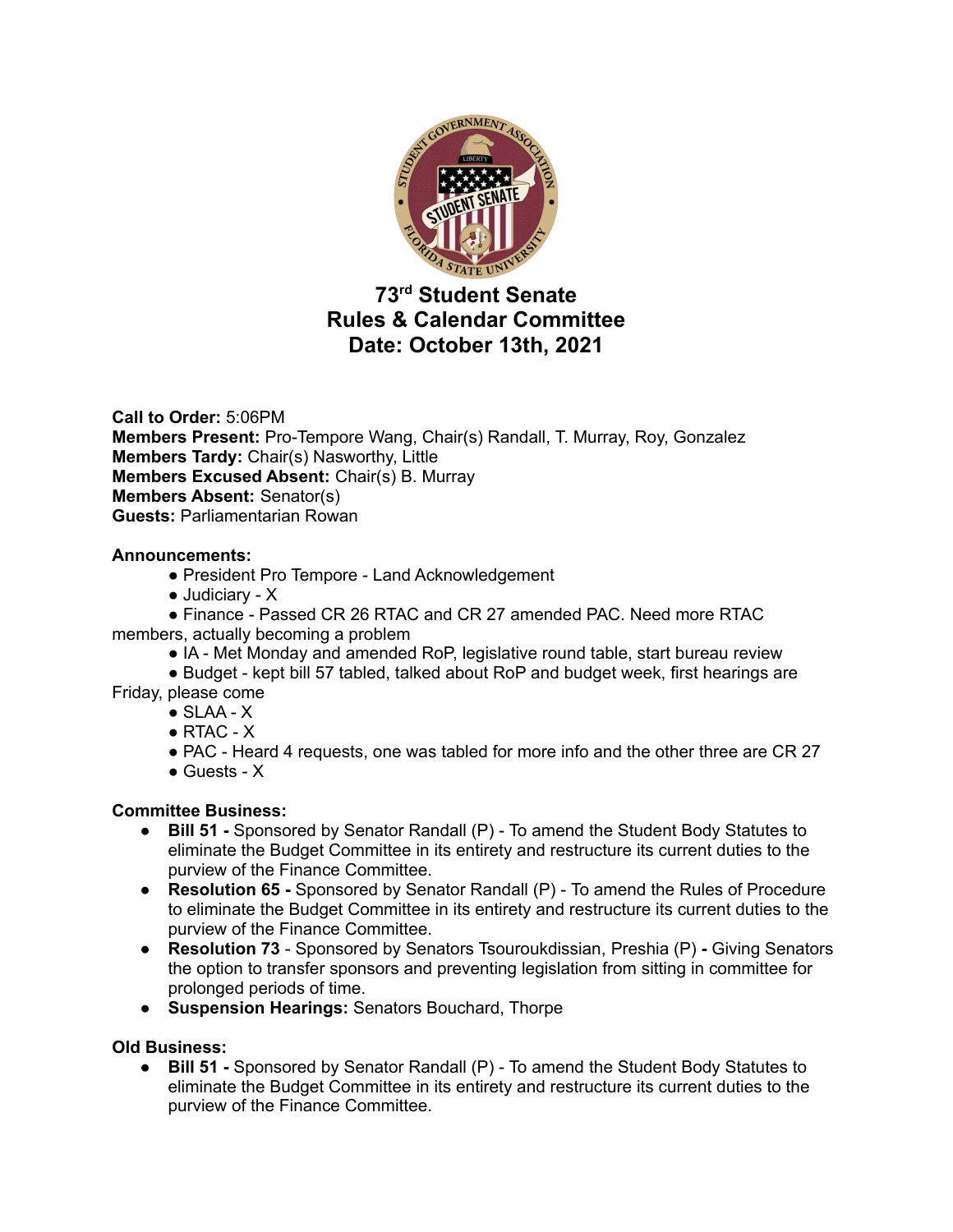- Round Table:
	- Little: Point of Information: since the last time we went over this has the sponsor talked to anyone new, any developments
	- Randall: Yes, talked to Little, Tacket, T. Murray, things have been crazy not had the chance to meet with Gonzalez. Development, put more thought into it. More insight into how people are feeling about this. Have a few options if this doesn't work out. Still stand behind this.
	- Gonzalez: Can you talk about those options?
	- Randall: Would withdraw this right now and change budget from a standing committee to a special standing committee.
	- Wang: If the idea is that budget just does not have enough to do right now, what can we add?
	- Randall: Could audit those who receive a&s fees, but that is under the purview of the finance committee. Would be hesitant to do that, but that was an option that was discussed.
	- Gonzalez: According to finance code, supposed to be shared between budget and finance
	- Randall: Mid-year investigations but not investigations in general
	- Gonzalez: This is based off budget in a covid world, not doing what it is supposed to be doing in a normal time. Budget does have powers to investigate and throughout the budget week process, doing work that is supposed to be done year long with reaching out to organizations.
	- Little: **POI**: Can the sponsor outline the differences between the bill now and the special standing committee idea?
	- Randall: The biggest thing is laying out structure for the ew special standing committee, puts 50% of members from finance and one member from the other committees. Transfers between accounts would be handled by the finance committee. Those sorts of requests go through budget to ensure fiscal responsibility, finance can easily take on that responsibility.
	- Gonzalez: My understanding is that every budget member that the sponsor has talked to has disagreed with this and that is telling
	- Little: Would vote yes on this in its current form. Not the biggest fan of the special standing committee idea. Makes more sense to combine the two and would like to hear other opinions.
	- Randall: **POC**: sweepings and central reserves are special standing committees and people from committees are elected to serve on the special committees. Talked to a variety of budget people and there was not always total disagreement.
	- Gonzalez: Former chairs of budget disagree with this
	- Randall: Then that would be news to me
	- T. Murray: With sweepings this year, engagement was an issue, I had to volunteer for IA because no one else wanted to do it.
	- Gonzalez: I want to echo that, pleading that this does not work. Been a part of five funding boards, know the ins and outs, just not going to work.
	- Little: Do not know what that this will address the quorum issues, my mind is more on the engagement issue and making sure that people care if they are in the special committee. Agree with the sweepings point. Still on the fence of the engagement thing. Need people to care that the budget is good and the budget is thorough.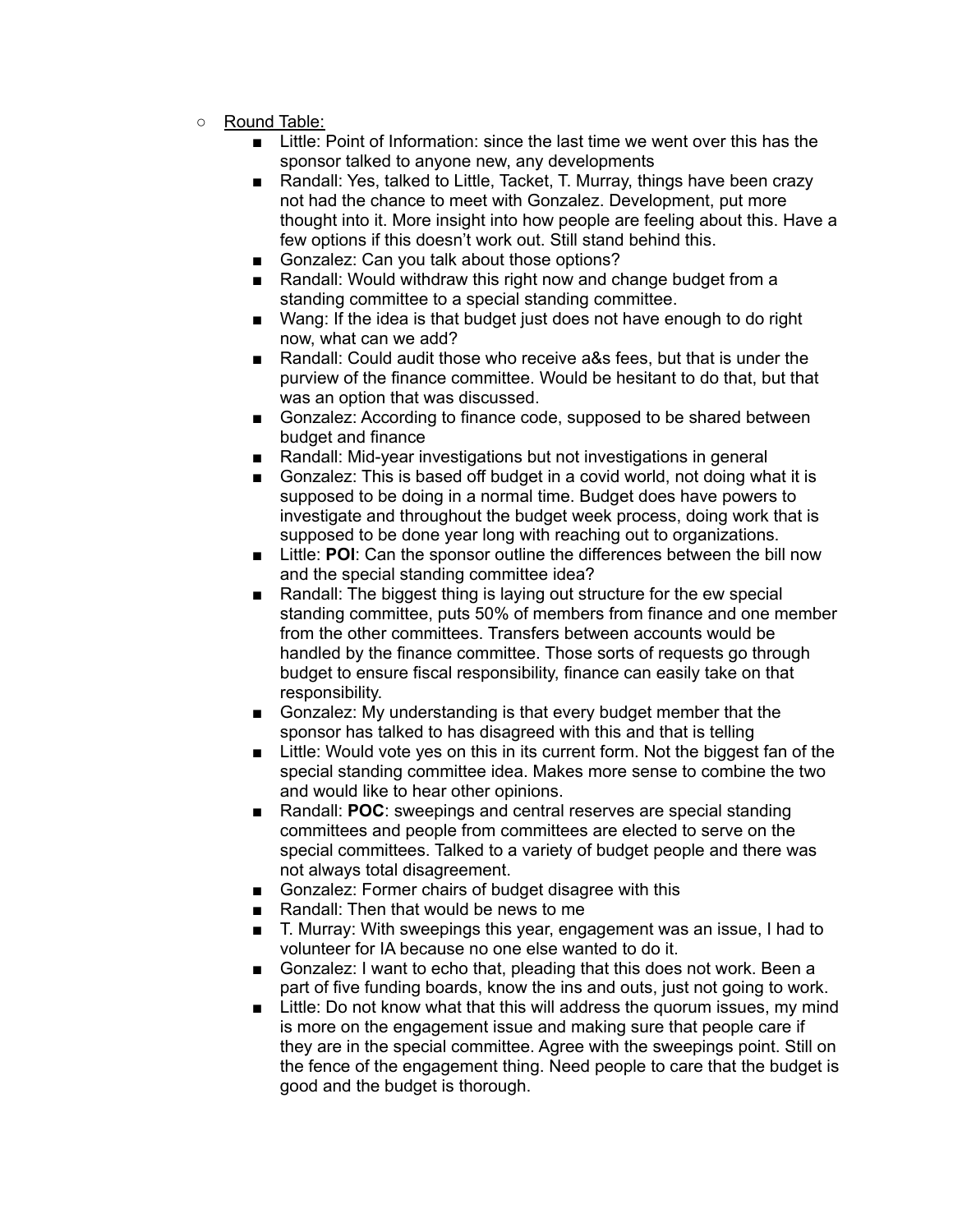- T. Murray: **POI**: how many people requested to be in budget in committee preferences recently?
- Wang: I do not have that exact information.
- T. Murray: Point of Information: Would you say it is in the bottom two?
- Wang: Maybe, not sure
- Little: Has anyone spoken to people to see if people are generally not excited about budget in finance, would combining them increase interest or engagement. Would this incentivise them to join finance.
- Gonzalez: Wouldn't that mean that more people would want to join budget because it is easy
- Wang: What makes people want to join a committee then?
- T. Murray: People might just not be interested in money
- Little: People might feel like they don't know enough about the process to be a good contributor to budget and finance.
- T. Murray: how do we feel about giving this to the senate at least and out of rules and if it passes, seeing how it goes until spring inauguration and reassessing.
- Randall: One year sunset where if this doesn't work, this would be repealed if the senate votes that this doesn't work
- Little: Who would then vote on this? Senate?
- Randall:
- Gonzalez: **Point of Parliamentary Inquiry**: is there precedence about this with bills? Anything of this magnitude?
- Wang: I do believe there is precedence. If not, I know it has been talked about in potential bills.
- Parliamentarian Rowan: No, but have had conversations about this and most of the time sunset provisions haven't been used, perfectly okay to have this, in the proviso, basically say, if a bill not passed in a year to approved this, it is automatically repealed.
- Gonzalez: **POI**: would bill 51 need just a majority to pass this bill?
- Randall: It's an omnibus so <sup>2</sup>/<sub>3</sub>
- Gonzalez: don't like sunset language so no
- Little: I think it would be fine, might be unnecessary, we could just pass a repeal bill
- Rowan: If you want to repeal it, you do not have to wait for that year with the sunset, you could just repeal the sunset if you like it, if you do not like the new thing you can just have a repeal bill.
- Little: Agree with what Chair Murray said earlier so it would be good to hear it on the senate floor, should be heard by the full senate, maybe hearing some other thoughts
- Wang: Just worried that other senators might not know what is going on
- Little: Fair point
- Wang: We could table this until the end of the meeting or another week
- Randall: If we table it could we quarantee that this will be voted on before the end of the session?
- Consensus: yes
- **○ TABLED**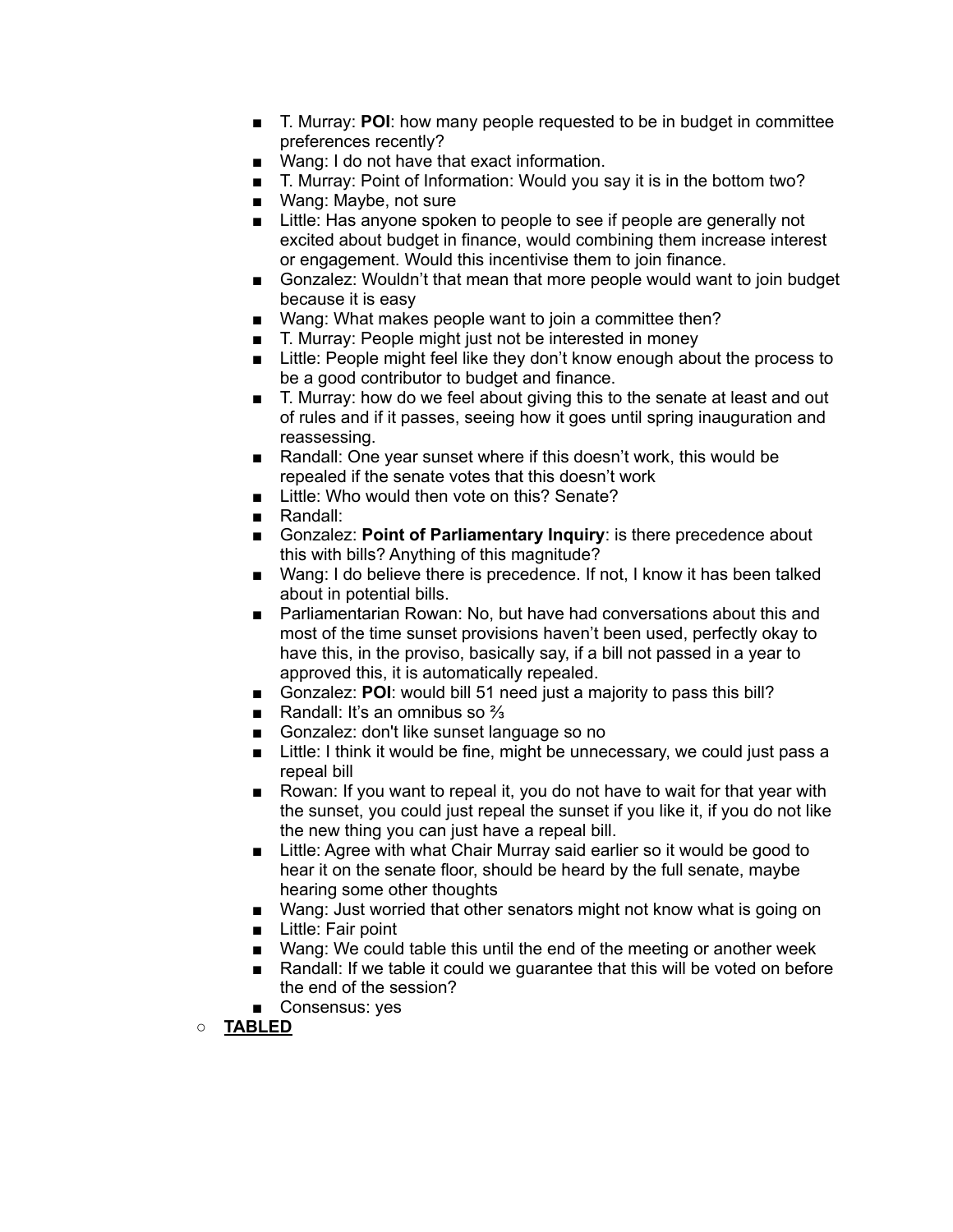- **● Resolution 65 -** Sponsored by Senator Randall (P) To amend the Rules of Procedure to eliminate the Budget Committee in its entirety and restructure its current duties to the purview of the Finance Committee.
	- **○ TABLED**
- **● Resolution 73 – Sponsored by Senators Tsouroukdissian, Preshia (P) -** Giving Senators the option to transfer sponsors and preventing legislation from sitting in committee for prolonged periods of time.
	- Opening Statement:
		- Randall: \*reserves time for closing\*
	- Round Table:
		- Nasworthy: **POI**: what is this amendment?
		- Randall: A number of changes have been made and improve accountability. On wednesday, a lot of senators expressed frustration, going back to the drawing board, standing committees just cannot cut legislation. It can in this situation be removed from the committee's agenda, it would then go to rules, and this defines how rules would make that decision, brings in rules as a third party, made it 4 meetings so the committee has the ability to shift its schedule to hear the legislation. If the timing isn't right, we want the committee to move the time around to make sure that something works, and only if that cannot happen, the withdrawal from agenda and giving rules would go into effect. Clearly defines adding a new primary sponsor. Inputs the precedence of something that the current and one of the previous Senate Presidents did with if a sponsor leaves senate, the Senate President can give the measure to a new sponsor instead of killing the measure.
		- Randall: **POC**: this was Tsouroukdissian's first legislation so that is why the whole chapter is included.
		- Gonzalez: We already made a decision last week, about something very similar, also with the debate in senate last week it was made clear by the sponsor that this was targeting resolution 18. Appreciate that this is being made into something that is less personal. Have seen this turn into something unfortunate and do not see it turning back.
		- Little: The best course of action if people still think this is important it should be resubmitted and leaving the stricken out 10.19 shows that this has sort of already stirred the pot and it would be better to start fresh and not deal with the negativity with this.
		- Roy: Inclined to agree, seeing the discussion on the floor, the sponsor did not seem like he no longer believed in the resolution. These changes look very good, but if it becomes the same thing with bringing up arguments about other things that is.
		- T. Murray: I agree with the point that the content of the previous bill was
		- Randall: **POC**: Would be open to striking the whereases.
		- Little: We should probably just kill this and start fresh so it does not bring up the situation we had last week
		- **■ Gonzalez moves to call the questions; Nasworthy seconds**
	- Closing Statement: 5:00 remaining
		- Randall: Last senate was rough, if the potential amendments were to come again in a new resolution, would the committee want to hear on something that is truly clean?
	- Vote: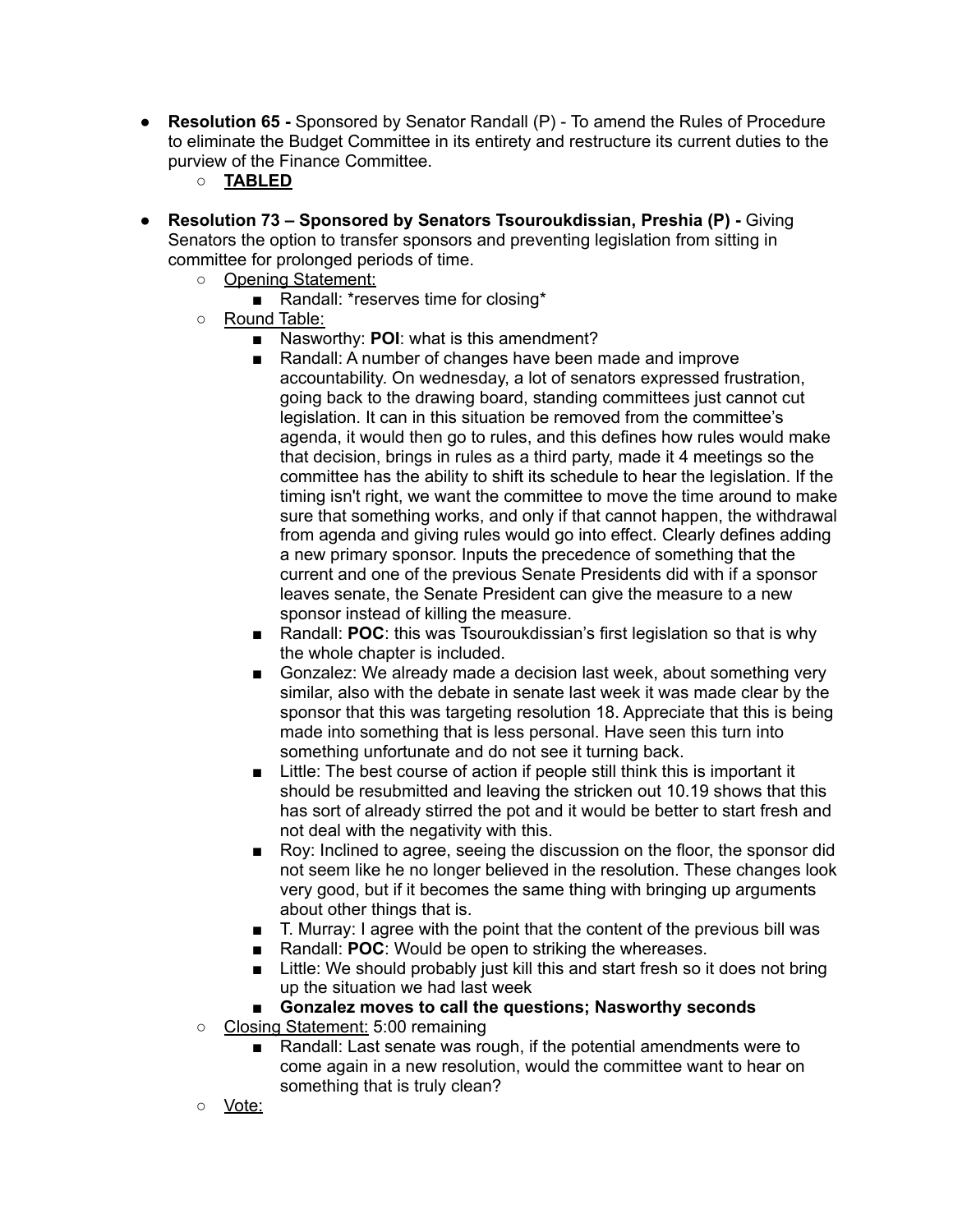- Gonzalez: No
- Little: No
- T. Murray: No
- Nasworthy: No
- Randall: Abs
- Roy: No

**○ RESULT: DOES NOT PASS**

**○**

# **New Business:**

- **● Candidate for Undergrad Seat 3 - Emily Fruchtnicht**
	- **○ TABLED**

# **● Suspension Hearing - Senator Bouchard**

- Total of 9 absences since 4/14
- Opening Statement:
	- Wang: Accumulated 9 absences,
- **○ Little moves to enter roundtable; Nasworthy**
- Roundtable:
	- Little: **POI:** What committee?
	- Wang: Finance
	- Nasworthy: Commitment is probably not there
	- Little: 9 absences since April is every single Senate meeting. Missing that many meetings, did the senator give any excuses about absences
	- Wang: No excuses were given ahead of time
- **○ Gonzalez moves to call the question; Randall seconds**
- Vote:
	- Gonzalez: Yes
	- Little: Yes
	- T. Murray: abs
	- Nasworthy: Yes
	- Randall: Yes
	- Roy: Yes
- **○ Senator is forwarded for impeachment with a vote of 5 yes, 0 no, 1 abstention**

#### **● Suspension Hearing - Senator Thorpe**

- Total of 11.5 absences since January 27 2021
- Opening Statement:
	- Wang: Fall senator, do not know if these are split by senate or by committee.
- Questioning:
	- Nasworthy: How many absences were excused
	- Wang: None
	- Randall: One, but he told me five minutes before that he had work
	- Nasworthy: Was he a summer senator?
	- Wang: No
- **○ Little moves to enter roundtable discussion; Gonzalez seconds**
- Roundtable: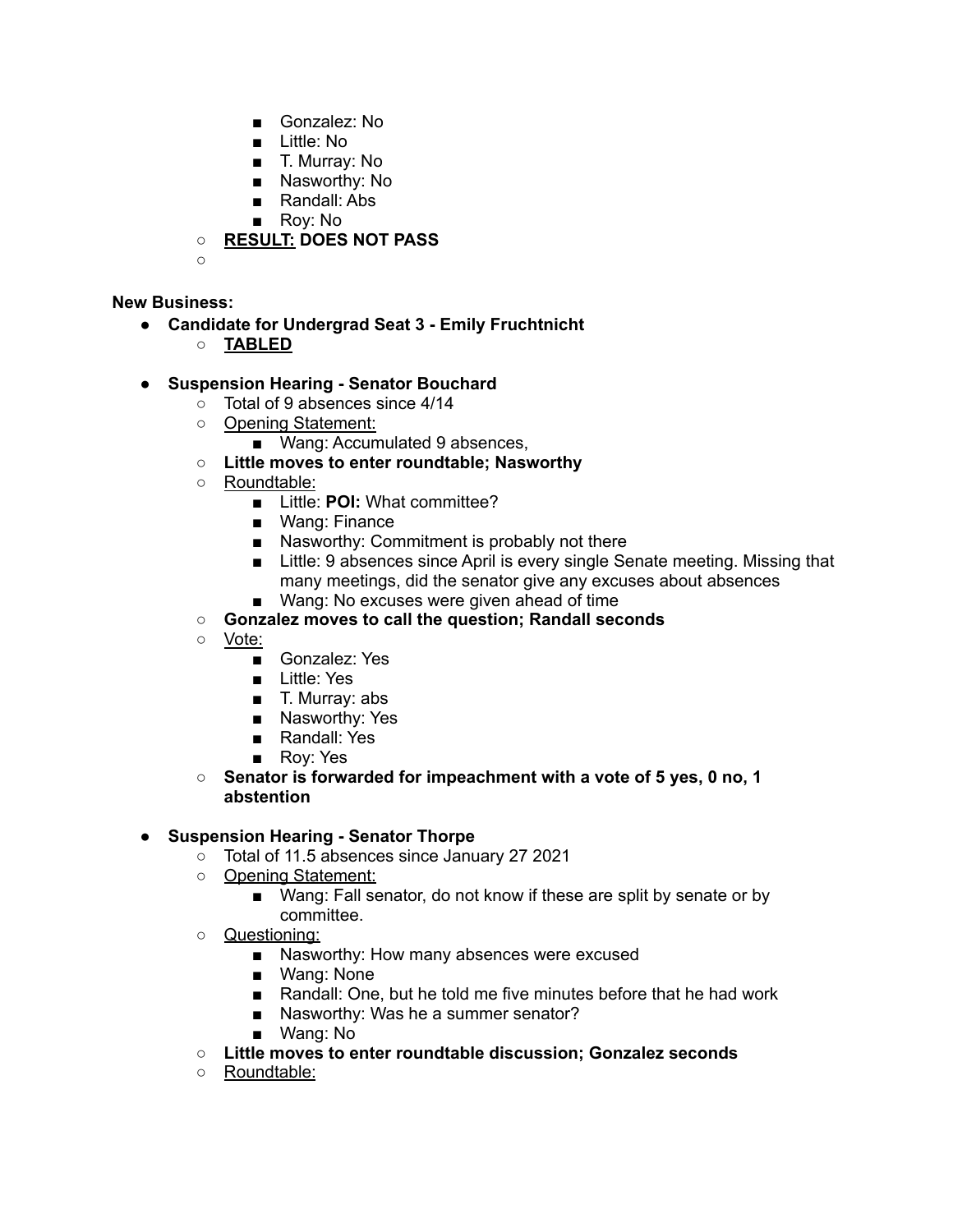- Little: Senator came before us for the deputy treasurer position in the summer and was not confirmed, he said he cares a lot about senate, but absences shows otherwise. Will vote to impeach.
- Nasworthy: Only having one "excused" and just not showing up it shows not much professionalism
- Randall: When he gave me the excuse for that one finance meeting. My response was "not cool".
- **○ Randall moves to call the question; Gonzalez seconds**
- <u>Vote:</u>
	- Gonzalez: Yes
	- Little: Yes
	- T. Murray: Yes
	- Nasworthy: Yes
	- Randall: Yes
	- Roy: Yes
- **○ Senator is forwarded for impeachment with a vote of 6 yes, 0 no, 0 abstentions.**

# **Vote for absence allocation for Preshia:**

- Gonzalez moves to allow one more absence; Little seconds. T. Murray objects. Gonzalez withdraws.
	- T. Murray: My only problem is that if he misses tonight then he's done, I'm okay with one, I just wanted to talk about it.
- **● Nasworthy moves to allow one more absence; Gonzalez seconds.**

#### **Vote for absence allocation for Reeves:**

- Randall: Let's give him two or three, like the idea of a tight leash
- Little: agree, on my committee, agree that the number considering being a spring senator is high, not very communicative on groupme, hard to get a hold of him, has shown up to both committee meetings since he was unsuspended.
- **● Nasworthy moves to allow three more absences; Gonzalez seconds**

#### **Unfinished Business:** X

#### **Committee Legislative Roundtable:** X

#### **Closing Announcements:**

Nasworthy: RTAC still needs people Roy: there is an election happening so keep an eye out Gonzalez: the budget schedule is in the rules chat, hope you can come

**Date and Time of Next Meeting:** TBD **Adjourned:** 6:34 PM